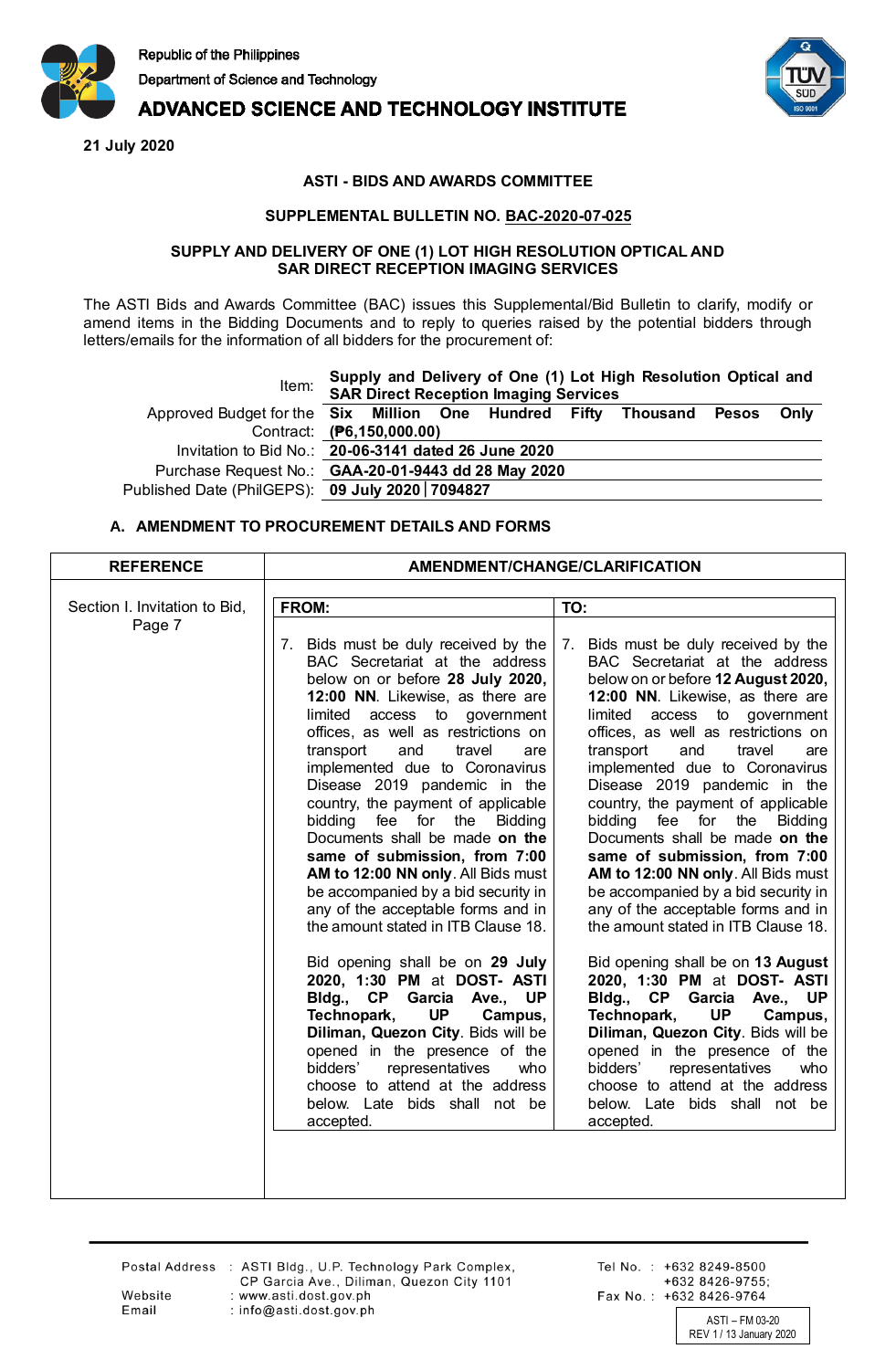| Section III.                                             | FROM:                                                                                                                                                                                                                                                                                                                                           | TO:                                                                                                                                                                                                                                                                                                                                               |  |  |
|----------------------------------------------------------|-------------------------------------------------------------------------------------------------------------------------------------------------------------------------------------------------------------------------------------------------------------------------------------------------------------------------------------------------|---------------------------------------------------------------------------------------------------------------------------------------------------------------------------------------------------------------------------------------------------------------------------------------------------------------------------------------------------|--|--|
| <b>Bid Data Sheet,</b><br>Clause 12.1(a)(ii),<br>Page 41 | The bidder's SLCC similar to the<br>contract to be bid should have been<br>completed within three (3) years (28<br>July 2017 - 27 July 2020) prior to the<br>deadline for the submission and receipt<br>of bids.                                                                                                                                | The bidder's SLCC similar to the<br>contract to be bid should have been<br>completed within three (3) years (12<br>August 2017 - 11 August 2020) prior<br>to the deadline for the submission and<br>receipt of bids.                                                                                                                              |  |  |
|                                                          |                                                                                                                                                                                                                                                                                                                                                 |                                                                                                                                                                                                                                                                                                                                                   |  |  |
| Section III.                                             | <b>FROM:</b>                                                                                                                                                                                                                                                                                                                                    | TO:                                                                                                                                                                                                                                                                                                                                               |  |  |
| <b>Bid Data Sheet,</b>                                   | The address for submission of bids is:                                                                                                                                                                                                                                                                                                          | The address for submission of bids is:                                                                                                                                                                                                                                                                                                            |  |  |
| Clause 21,<br>Page 42                                    | <b>DOST-ASTI BAC Secretariat</b><br>c/o Procurement Management Section<br>Finance and Administrative Division<br>Advanced Science and Technology<br>Institute<br>G/F DOST-ASTI Bldg., CP Garcia Ave.<br>UP Technopark, UP Campus<br>Diliman, Quezon City 1101, Philippines<br>The deadline for submission of bids is 28<br>July 2020, 12:00 NN. | <b>DOST-ASTI BAC Secretariat</b><br>c/o Procurement Management Section<br>Finance and Administrative Division<br>Advanced Science and Technology<br>Institute<br>G/F DOST-ASTI Bldg., CP Garcia Ave.<br>UP Technopark, UP Campus<br>Diliman, Quezon City 1101, Philippines<br>The deadline for submission of bids is 12<br>August 2020, 12:00 NN. |  |  |
|                                                          |                                                                                                                                                                                                                                                                                                                                                 |                                                                                                                                                                                                                                                                                                                                                   |  |  |
| Section III.                                             | <b>FROM:</b>                                                                                                                                                                                                                                                                                                                                    | TO:                                                                                                                                                                                                                                                                                                                                               |  |  |
| <b>Bid Data Sheet,</b>                                   | The place of bid opening is:                                                                                                                                                                                                                                                                                                                    | The place of bid opening is:                                                                                                                                                                                                                                                                                                                      |  |  |
| Clause 24.1,                                             |                                                                                                                                                                                                                                                                                                                                                 |                                                                                                                                                                                                                                                                                                                                                   |  |  |
| Page 42                                                  | <b>ADVANCED</b><br><b>SCIENCE</b><br><b>AND</b><br><b>TECHNOLOGY INSTITUTE</b><br>Department of Science and Technology<br>DOST-ASTI Bldg., CP Garcia Ave., UP<br><b>Technopark</b><br>UP Campus, Diliman, Quezon City<br>1101, Philippines<br>The date and time of bid opening is 29<br>July 2020, 1:30 PM.                                     | <b>ADVANCED</b><br><b>AND</b><br><b>SCIENCE</b><br><b>TECHNOLOGY INSTITUTE</b><br>Department of Science and Technology<br>DOST-ASTI Bldg., CP Garcia Ave., UP<br><b>Technopark</b><br>UP Campus, Diliman, Quezon City<br>1101, Philippines<br>The date and time of bid opening is 13<br>August 2020, 1:30 PM.                                     |  |  |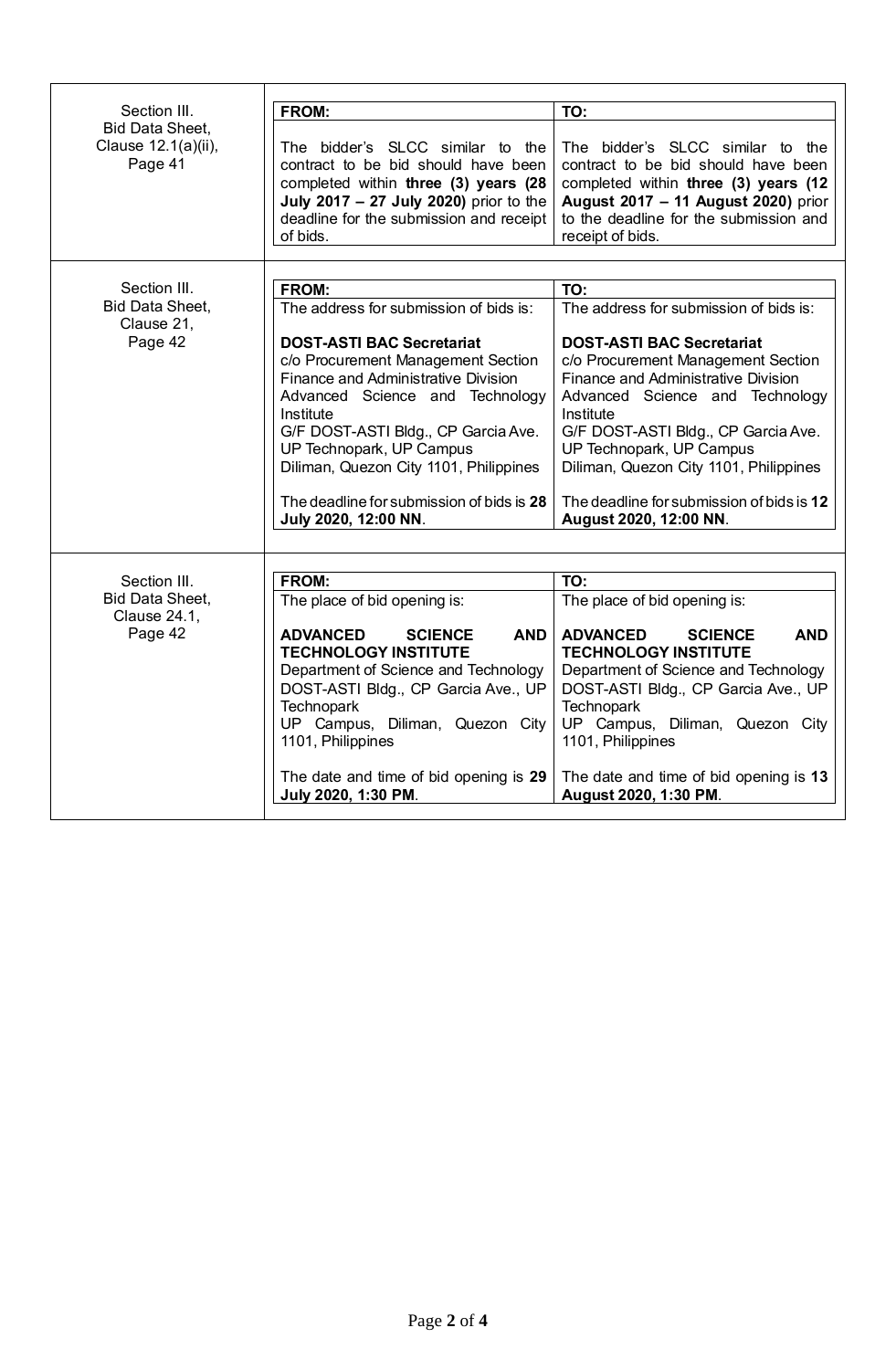| Section III.                                     | FROM:                                                                                                                                                                                                                                                             | TO:                                                                                                                                                                                                                                                            |
|--------------------------------------------------|-------------------------------------------------------------------------------------------------------------------------------------------------------------------------------------------------------------------------------------------------------------------|----------------------------------------------------------------------------------------------------------------------------------------------------------------------------------------------------------------------------------------------------------------|
| Bid Data Sheet,<br>Clause 32.4(f),<br>Page 43-44 | Additional documents relevant to the<br>project<br>procurement<br>required<br>by<br>existing laws or the Procuring Entity,<br>which must be submitted as part of the<br><b>Eligibility and Technical Documents:</b>                                               | Additional documents relevant to the<br>project<br>procurement<br>required<br>by<br>existing laws or the Procuring Entity,<br>which must be submitted as part of the<br><b>Eligibility and Technical Documents:</b>                                            |
|                                                  | a. Proof of Authority of the Bid-<br>der's authorized representa-<br>tive/s, i.e., Secretary's Certifi-<br>cate or Special Power of Attor-<br>ney;                                                                                                                | a. Proof of Authority of the Bid-<br>der's authorized representa-<br>tive/s, i.e., Secretary's Certifi-<br>cate or Special Power of Attor-<br>ney;                                                                                                             |
|                                                  | b. Proof of Offers for manufac-<br>turer's supplied items contain-<br>ing all the technical information<br>about the product, i.e., product<br>brochures, unamended product<br>literature, etc.;                                                                  | b. Proof of Offers for manufac-<br>turer's supplied items contain-<br>ing all the technical information<br>about the product, i.e., product<br>brochures, unamended product<br>literature, etc.;                                                               |
|                                                  | c. Statement of Aftersales Tech-<br>nical Support including trained<br>technician, engineers or per-<br>sonnel, who are competent and<br>qualified to provide aftersales<br>service;                                                                              | c. Statement of Aftersales Tech-<br>nical Support including trained<br>technician, engineers or per-<br>sonnel, who are competent and<br>qualified to provide aftersales<br>service;                                                                           |
|                                                  | d. Troubleshooting<br><b>Escalation</b><br>Procedure, which must reflect<br>escalation plans or measures to<br>be implemented when unex-<br>pected issues or problems<br>arise. Include contact details of<br>personnel in charge of technical<br>support;        | d. Troubleshooting<br><b>Escalation</b><br>Procedure, which must reflect<br>escalation plans or measures to<br>be implemented when unex-<br>pected issues or problems<br>arise. Include contact details of<br>personnel in charge of technical<br>support; and |
|                                                  | e. Proof of Warranty as the Pro-<br>curing Entity reserves the right<br>to accept or reject the delivered<br>images subject to the actual<br>capture of area of interest and<br>the specifications listed in Sec-<br>tion VII. Technical Specifica-<br>tions; and | e. Proof of Warranty as the Pro-<br>curing Entity reserves the right<br>to accept or reject the delivered<br>images subject to the actual<br>capture of area of interest and<br>the specifications listed in Sec-<br>tion VII. Technical Specifica-<br>tions.  |
|                                                  | f.<br><b>Customer Feedback Form with</b><br>at least Very Satisfactory Rat-<br>ing from the Bidder's client,<br>preferably the client with the<br>Single Largest Completed Con-<br>tract (except DOST-ASTI).                                                      | <b>Customer Feedback Form with</b><br>at least Very Satisfactory Rat-<br>ing from the Bidder's client,<br>preferably the client with the<br>Single Largest Completed Con-<br>tract (except DOST-ASTI).                                                         |

# **B. RESPONSE TO QUERIES**

| <b>QUERY/ISSUE</b>                                                                                                                       | <b>BAC/END-USER RESPONSE/CLARIFICATION</b>                                                                         |
|------------------------------------------------------------------------------------------------------------------------------------------|--------------------------------------------------------------------------------------------------------------------|
| of bids can be extended to 12 August 2020 because ceptable.<br>of the Enhanced Community Quarantine, the filings<br>for BIR was delayed. | We would like to request if the deadline for submission   Extension of submission of bids to 12 August 2020 is ac- |

Please be guided accordingly.